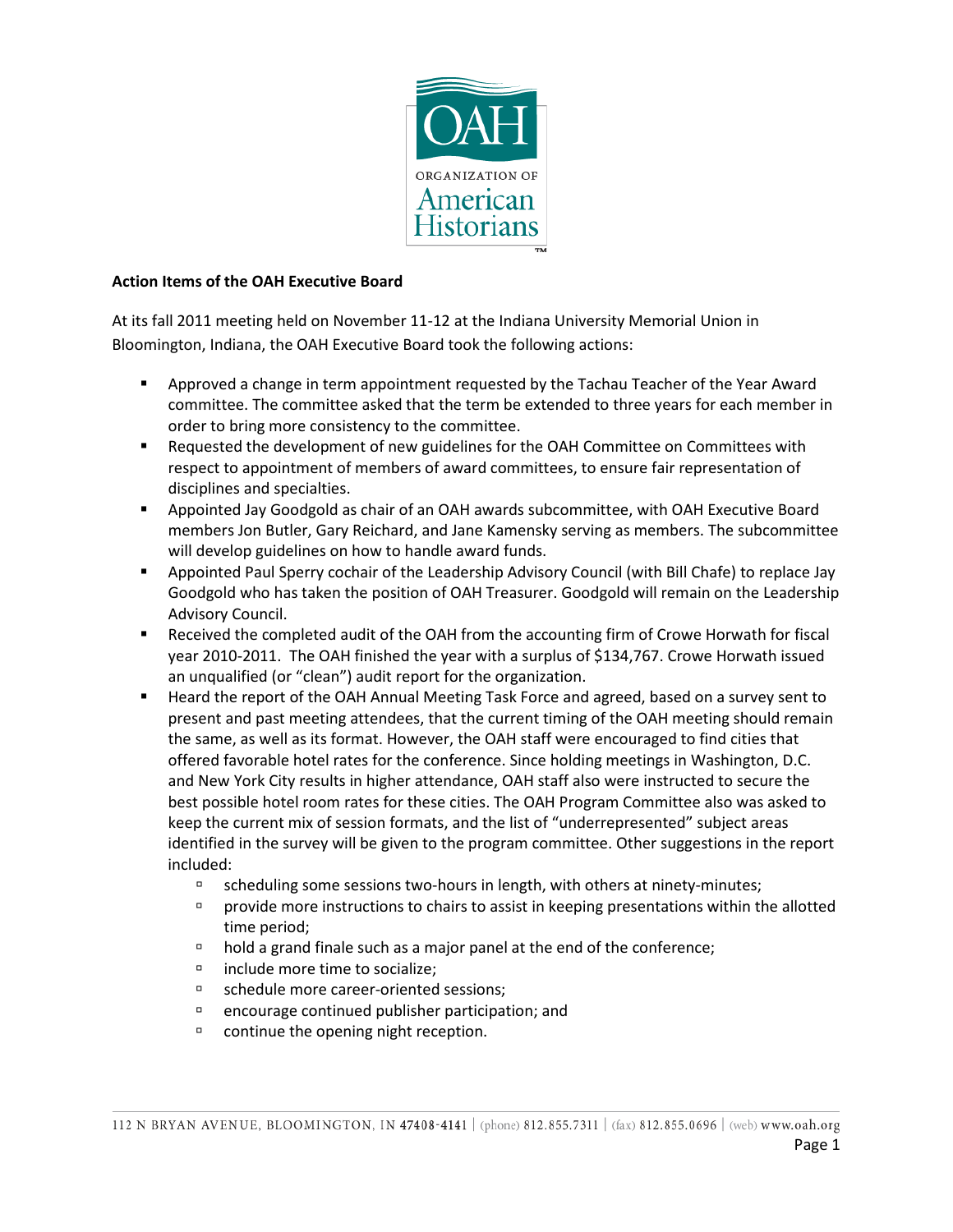- **•** Approved procedures for obtaining permission to videotape sessions at OAH meetings were outlined as follows:
	- requests to record sessions must be submitted to the OAH office in advance of the meeting;
	- □ upon receipt, the OAH office informs each panelist individually of the request;
	- each panelist must submit a response in writing to the OAH office;
	- $\Box$  if one panelist does not wish to be recorded, then the request to record the event is denied; and
	- $\Box$  the OAH office shall not disclose which panelist(s) declined permission.
- Reviewed a proposed plagiarism policy for OAH publications and agreed to review the policy again at the OAH Executive Board meeting in Milwaukee, Wisconsin at the 2012 OAH/NCPH Annual Meeting.
- Approved a change in title for Stephen Andrews, the *Journal of American History* (*JAH*) Associate Editor, to Managing Editor.
- Approved the following appointments to the *JAH* Editorial Board: Benjamin Irvin, University of Arizona; Melani Mcalister, George Washington University; Matthew Mason, Brigham Young University; and Mae Ngai, Columbia University.
- **Approved the following appointment to the Louis Pelzer Memorial Award Committee: Susan** Brewer, University of Wisconsin-Stevens Point.
- **Approved the following appointment to the David Thelen Award: Nur Bilge Criss, Bilkent** University, Ankara, Turkey.
- Decided there was no need for an *OAH Magazine of History Ad Hoc* Committee (as proposed by the *OAH Magazine of History* Task Force), and determined that the *OAH Magazine of History* Editorial Board could work with staff on the *OAH Magazine*. It was agreed that this issue would be revisited by the OAH Executive Board at its spring meeting in 2012.
- Directed OAH President Elect Albert Camarillo to prepare a statement and policy on disabilities for the OAH Executive Board to consider at its spring meeting in 2012.
- Voted to award Ira Berlin, University of Maryland, College Park, the 2012 OAH Roy Rosenzweig Distinguished Service Award.
- Heard the report of the OAH Membership Task Force and decided that efforts need to be taken to increase membership. Some of these efforts include: improving the efficiency of dues renewal billing, creating joint memberships with other associations, and designing a conference membership. There were many other suggestions for increasing membership, but the board agreed OAH needs to improve communications (especially its social media presence), convey a consistent image, promote a positive image of OAH, attract more graduate students, attract younger scholars, and offer members more career-related information.
- Approved \$1,500 in travel grants for graduate students to attend the 2012 OAH/NCPH Annual Meeting in Milwaukee. The awards will be given by the OAH Committee on the Status of African American, Latino/a, Asian American, and Native American (ALANA) Historians and ALANA Histories.
- **EXECT** Approved the following OAH service and award committee appointments:

# **SERVICE COMMITTEE APPOINTMENTS:**

# **COMMITTEE ON COMMUNITY COLLEGES**

Darlene Spitzer-Antezana, Prince George's Community College (Maryland)

# **INTERNATIONAL COMMITTEE**

Avital H. Bloch, University of Colima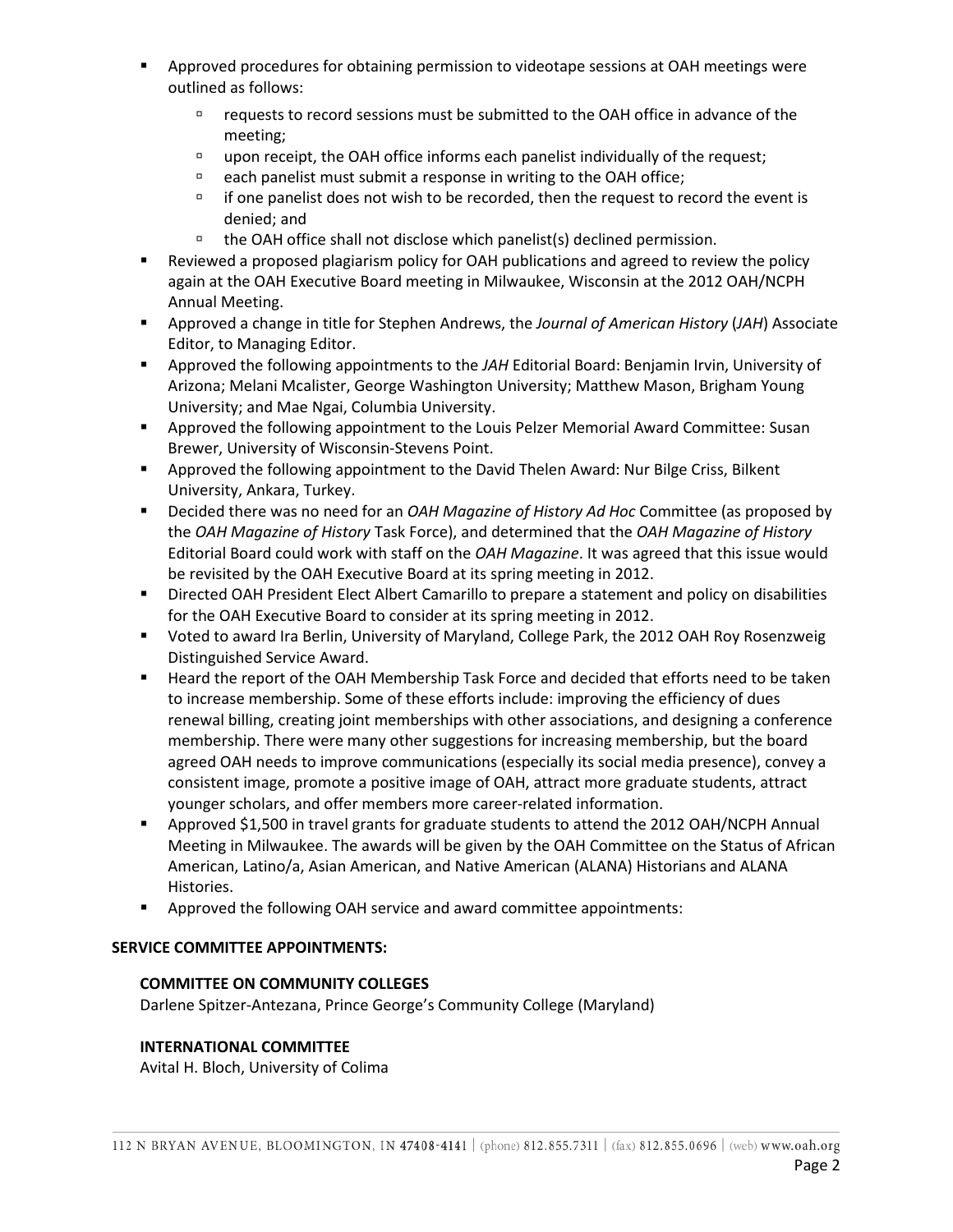# **COMMITTEE ON THE STATUS OF AFRICAN AMERICAN, LATINO/A, ASIAN AMERICAN, AND NATIVE AMERICAN HISTORIANS (ALANA) AND ALANA HISTORIES**

Miroslava Chavez-Garcia, University of California, Davis (chair May 2014-May 2015) William J. Bauer Jr., University of Nevada, Las Vegas

### **OAH COMMITTEE ON NATIONAL PARK SERVICE ISSUES**

Marla R. Miller, University of Massachusetts, Amherst

# **COMMITTEE ON PUBLIC HISTORY**

LuAnn Jones, National Park Service

# *AD HOC* **OAH-JAPANESE ASSOCIATION FOR AMERICAN STUDIES JAPAN HISTORIANS' COLLABORATIVE COMMITTEE**

Mark S. Dyreson, The Pennsylvania State University

### **AWARD COMMITTEE APPOINTMENTS:**

### **WILLI PAUL ADAMS AWARD COMMITTEE**

Michael J. Hochgeschwender, Ludwig-Maximilians-Universität München

### **ERIK BARNOUW AWARD COMMITTEE**

Michael William Flamm, Ohio Wesleyan University

# **BINKLEY-STEPHENSON AWARD COMMITTEE**

Cheryl D. Hicks, University of North Carolina at Charlotte

# **AVERY O. CRAVEN AWARD COMMITTEE**

Susan Eva O'Donovan, Chair Adam Arenson, The University of Texas at El Paso Joseph P. Reidy, Howard University

### **MERLE CURTI AWARD COMMITTEE**

Adam Rothman, Georgetown University, Chair Charles Capper, Boston University Jefferson Cowie, Cornell University Sally E. Hadden, Western Michigan University Martha S. Jones, University of Michigan-Ann Arbor Michael Kimmage, The Catholic University of America

# **ELLIS W. HAWLEY PRIZE COMMITTEE**

Michael Willrich, Brandeis University, Chair Alice O'Connor, University of California, Santa Barbara Eric Rauchway, University of California, Davis James T. Sparrow, University of Chicago Heather Ann Thompson, Temple University

### **DARLENE CLARK HINE AWARD COMMITTEE**

Elizabeth Pleck, University of Illinois (professor *emerita*), Chair James Downs, Connecticut College Sharon Harley, University of Maryland, College Park